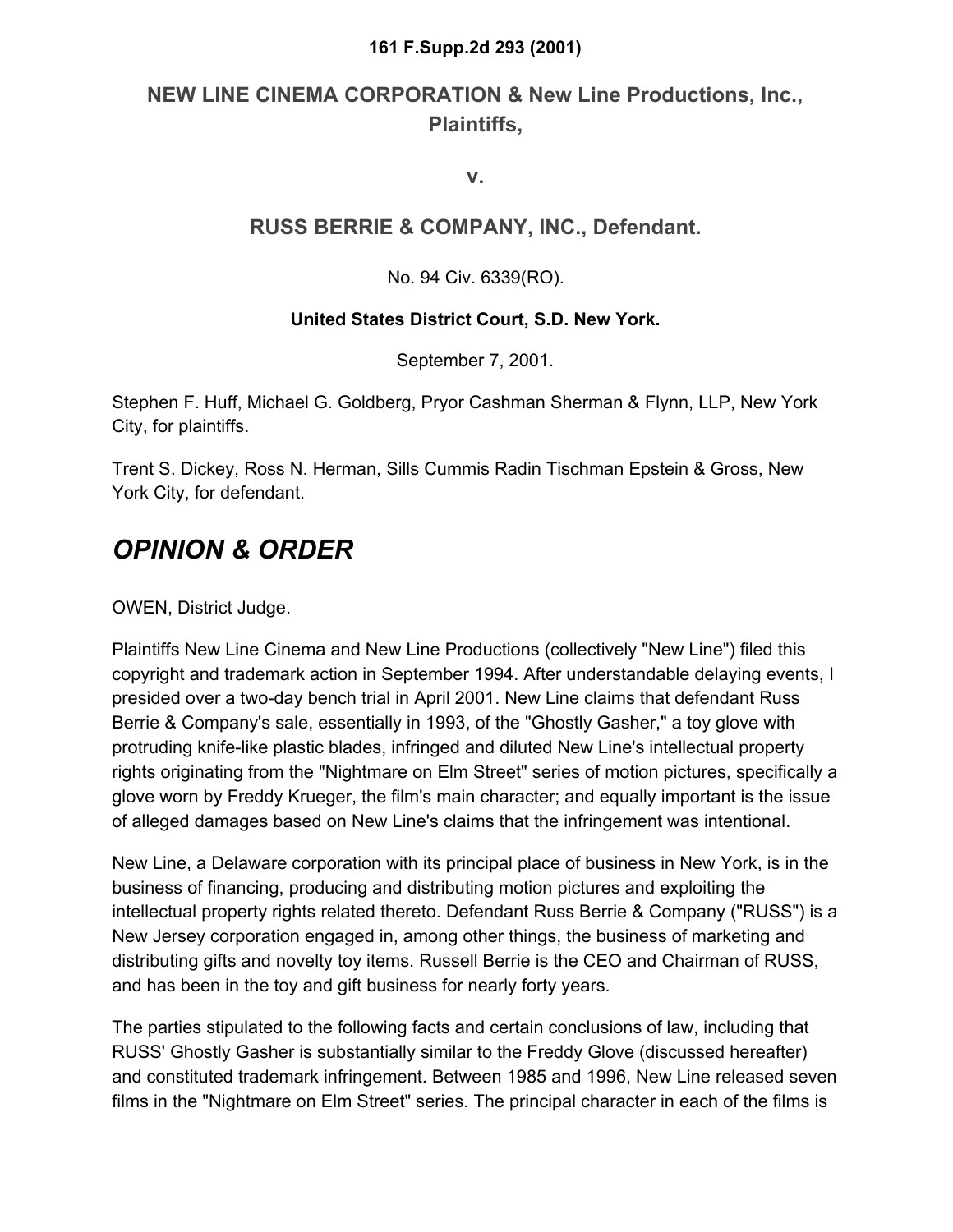Freddy Krueger, a psychotic killer with a distinctive physical appearance: a scarred face distorted by severe burns, a battered fedora hat, a red and green striped sweater, and a leather glove with razor-sharp knives protruding from the fingers designed to slash his victims to death (referred to as the "Freddy Glove"). The Nightmare Series has enjoyed significant financial success through worldwide box office, home video and pay television revenues. The success of the Nightmare Series has spawned significant additional licensing and merchandising revenue from products including books, costumes, t-shirts, hats, gloves, tattoos, comic books, jewelry, toys, trading cards, stickers and candy. One such item of merchandise is a replica of the Freddy Glove worn by the main character in the Nightmare Series.

It is further undisputed that New Line is the sole and exclusive owner of a valid, federally registered trademark in "A Nightmare on Elm Street" and in the "Freddy Character." New Line licensees commenced selling the Freddy Glove in 1987. Directly and by assignment, New Line is currently the sole and exclusive owner of the copyrights in and to each of the films in the Nightmare Series. Each of the copyrights in the Nightmare Series is presently valid and subsisting, and was at all times affecting the matters addressed at trial.

RUSS has been marketing and distributing gift items since 1963. Beginning in 1993, RUSS began selling a product in interstate commerce with the same overall appearance as the Freddy Glove called the "Ghostly Gasher," stipulated, as observed, to be substantially similar to New Line's Freddy Glove. However, there is no allegation that RUSS made use of the plaintiffs' trademarked names.

By letter dated June 30, 1993, New Line's counsel wrote to RUSS demanding that the company "[c]ease and desist the manufacture, marketing, distribution, sale and/or any other exploitation of the Infringing Glove immediately." The letter, addressed to Curtis Cooke, President of RUSS, stated:

We are the attorneys for [plaintiffs]. New Line owns or controls all rights, including but not limited to the copyright, in the Freddy Krueger character, the featured character in the "Nightmare on Elm Street" series of motion pictures. We have been informed by our client that you are distributing the [Ghostly Gasher] without proper license or authority, which exploitation infringes upon New Line's rights, including but not limited to its copyright.

Demand is hereby made that you cease and desist the manufacture, marketing, distribution, sale and/or any other exploitation of the [Ghostly Gasher] immediately. In addition, it is the policy of the firm to avoid litigation whenever possible. Accordingly, contact the undersigned immediately to discuss an amicable resolution of this matter. Failing the foregoing, we are authorized to institute legal proceedings.

By letter dated July 23, 1993, RUSS' President responsed to the cease and desist letter, stating: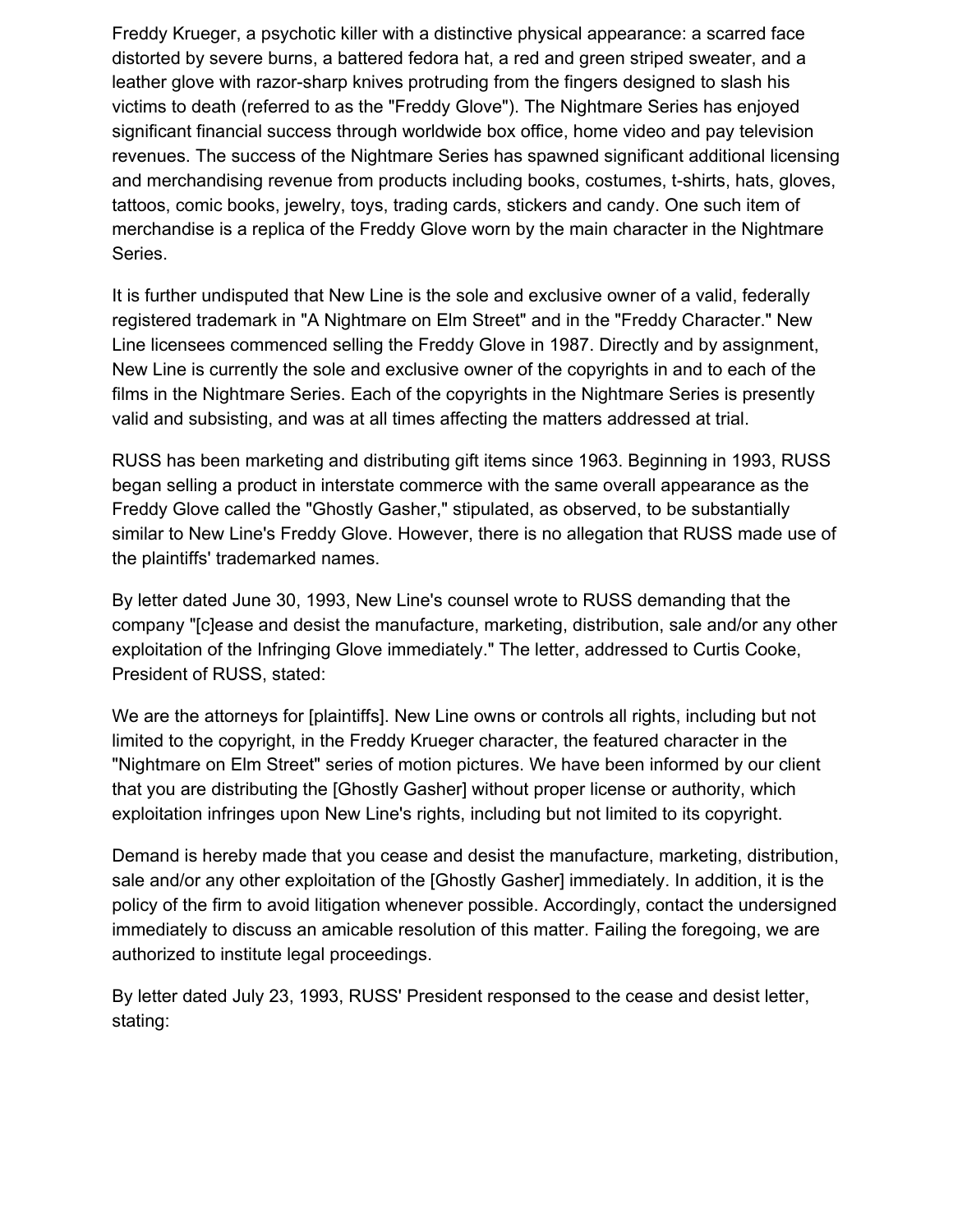I have received your June 30, 1993 letter in which you allege that the Russ Berrie and Company, Inc. Ghostly Gasher Glove (Item No. 1497) infringes upon the rights or your client New Line Cinema Corporation.

Although you state that New Line owns the rights in the "Freddy Krueger" character and the "Nightmare on Elms Street" film series, your letter fails to describe the infringement claimed by your client. Russ Berrie and Company, Inc. does not use either "Freddy Krueger" or "Nightmare on Elm Street" in any advertising, packaging or display material in connection with the sale of the Ghostly Gasher Glove product.

In order to evaluate your claim, we need more information on the alleged infringement. Please provide us with samples of any products upon which you base your claim of infringement. If these products are copyrighted or trademarked, please provide copies or samples of the deposit materials.

It is undisputed that there was no further written correspondence regarding the "cease and desist letter." New Line never responded to RUSS' request for copies or samples of the deposit materials, that is, plaintiff never sent the Freddy Glove to RUSS for examination. Finally, the parties agree that RUSS' gross revenue from sales of the Ghostly Gasher was \$49,669.

The principal issue for me to resolve, indeed the reason for this whole bench trial, is whether or not RUSS' copyright and trademark infringement of the Freddy Glove was willful. Virtually all of the evidence addressed this issue. For example, David Imhoff, from New Line, testified as to the widespread success of the Nightmare motion pictures, television shows, merchandise, etc. David Bertolino and Steven Cohen testified that the Freddy Glove was a "must have" item and featured at many toy industry trade shows.<sup>[1]</sup> This testimony was all geared towards proving the proposition that "Nightmare on Elm Street" and the Freddy Glove were so amazingly popular that there was no way an individual like Russ Berrie, a sophisticated long-term player in the toy and gift industry, could possibly have been without knowledge of their existence when he purchased and, subsequently, marketed and sold the Ghostly Gasher. The facts surrounding RUSS and Russ Berrie's development and sale of the Ghostly Gasher merit some detailed discussion. Berrie testified as follows:

Q. How did [RUSS] come to sell the Ghostly Gasher glove that has us here today? Tell me the background, if you would, of the Ghostly Gasher from Russ Berrie's standpoint?

A. Halloween is a novelty season. So generally on Halloween, for instance, the masks are just—well, they're not masks, but the items I just talked about, the nose with the glasses and the pig nose and things, those were bought on the open market.

Because it's a short season and it's not a big season for us, it was important for us to try and find things out in the marketplace that might fit into this novelty season. I would go with members of my staff to Taiwan, as I said, four times a year, and there we would have our own people out looking at either some of the factories that we deal with or visiting trading companies, looking for products that might fit in, and they would bring it back and there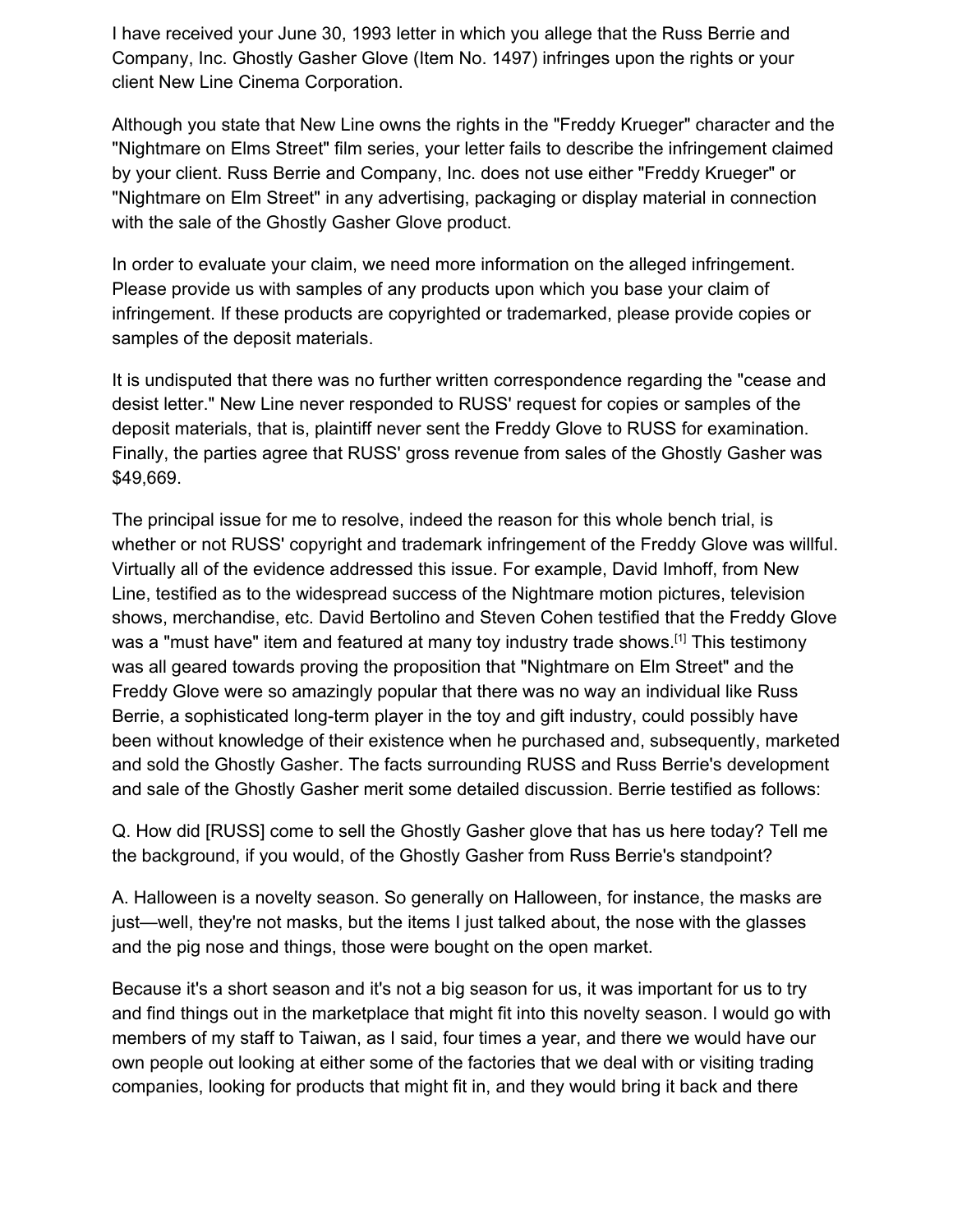would be, oh, I don't know— there would be 30 different products, it depends on the year—that they would offer anywhere from funny looking balls or to squeeze items or to the Ghostly Gasher, which was the product that we saw there. I thought it was novel, it was different, it was scary. So we bought it.

Q. Who did you buy it from?

A. We bought it from a factory we were doing business with called Selico.

Q. Did you give the manufacturer instructions as to how to create this glove, sir, deign or create it yourself?

A. No, that was a product that was there already. The only thing that we did was to create the—they had a card, I don't think it came in a display, so I think it was just the head card, it goes into the bag.

Q. Packaging, the packaging basically?

A. The packaging, right.

Q. At the time you all bought this Freddy Krueger glove in Taiwan, were you aware of the Freddy Krueger character?

A. No, I was not.

Q. Did you know what the Freddy Krueger of the Nightmare on Elm Street movies were about?

A. I had heard of Elm Street. I didn't know it was Nightmare of [sic] Elm Street, but I had heard of that movie somewhere along the line—but no, I do not know what it's about.

Q. Did you know that the plaintiff New Line Cinema or the other plaintiff in this case had rights or claimed rights in this Ghostly Gasher glove that you saw in Taiwan?

A. No. I absolutely would not have bought it if I did.

Q. Did anyone in your product development group ever tell you or advise you that the plaintiff might have rights in the Ghostly Gasher glove?

A. No.

Q. At this point in time would you meet regularly with your product development people?

A. Sure.

The Court: You want to rephrase that? I take it—how many people went with you to Taiwan?

The Witness: I believe about four.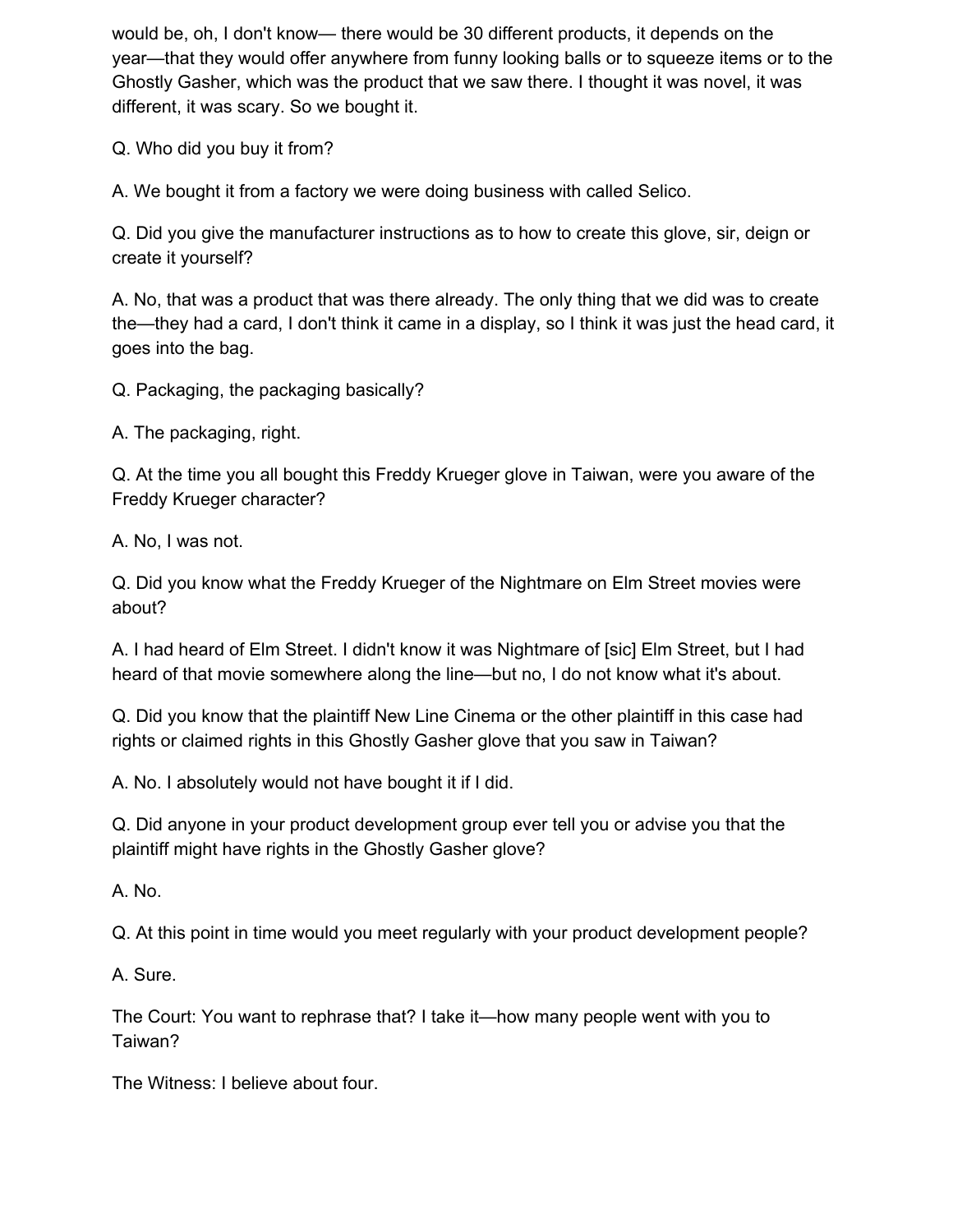The Court: You and three others?

The Witness: Well, it was Jimmy, Jennifer, Ricky—I will say three or four, plus myself.

The Court: Okay.

The Witness: And we had our staff over there. In those years in Taiwan we had a staff of, I would guess about 60 or 70 people. Some of them were designers, some of them were sourcing people, some of them were inspectors that would go to the factories and so forth.

The Court: And these are people that are on your payroll?

The Witness: Yes.

The Court: Okay, I take it there came a day you were there, somebody walks in with what ends up being the Ghostly Gasher article.

The Witness: Yes.

The Court: Somebody comes in, puts it on the table and says—

The Witness: Well, it wasn't—what we do is we have a meeting the first day where they present all of the new products that were created by our staff, whether it was created in New Jersey or by design staff in Taipei. We review all of those to say whether we like the product or not. If we like the product, then we send it out to the factory to cost out. Then they have about, again it depends, but approximately about 30 different open item products. And we weren't just doing Halloween at that time. We were doing, it's done in October, the year before Halloween—so you're also doing Christmas. But then we look at all of the different products that they have from the open market then we decide if there are any that we like or there may be some that we may want to make certain changes to make it even better, or some we might say, okay, we like it just the way it is, and so we select those. Then they go out to the factories and the factories then come to the office and we, in the next few days, we negotiate the prices with the factory on these items.

The Court: Now this Ghostly Gasher I take it first came to your attention, what, October, a year before you ended up getting it put on the market?

The Witness: It would have been, I believe, in October of '92. I think we first introduced it for Halloween in '93, if I'm correct. Then it would have been October'92.

The Court: So you and several people are out there, and correct me if I'm wrong, and you're sitting around a table and this item is put on the table.

The Witness: Actually we stand up because all the items are on shelves, so we stand up and we look, and then no, we don't like that, no, no, what about this, yes, this looks like one, and then from there they have the factories come in to quote his price.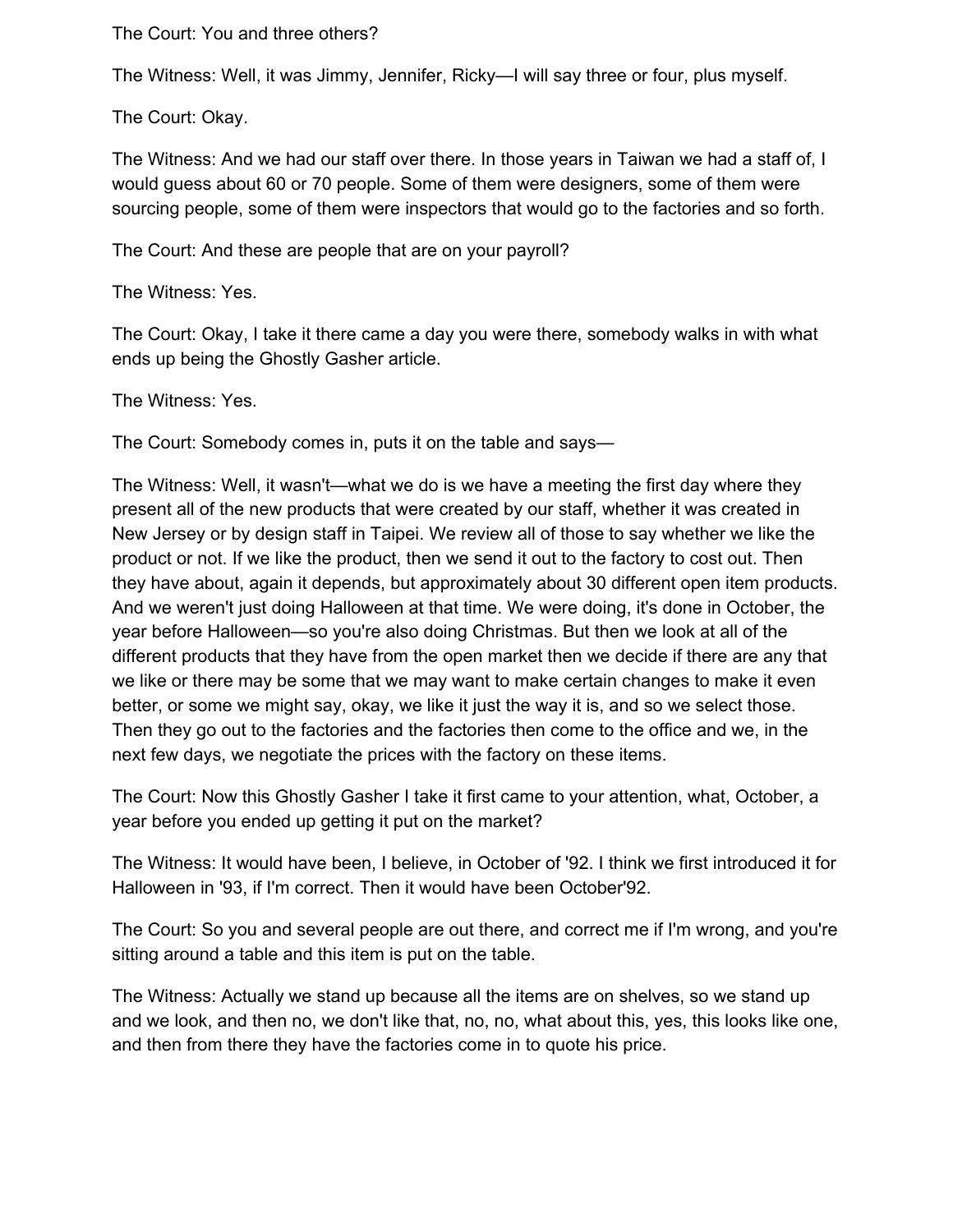The Court: Do you have any specific memory of standing and looking at this item on shelf and saying yes? Maybe you don't, I don't know.

The Witness: Well, I believe I do.

The Court: Obviously you didn't say—

The Witness: Obviously, that's the only way we do it. So, you know, I believe that's true.

The Court: All right, but then the question that is of some consequence here is, you and, what, two or three other guys are all looking at it?

The Witness: Well, no. We had one gal there Jennifer, Ricky, Jimmy, and one other person, I believe, who I'm not sure was with us on the particular trip, but usually there's one other person that might be a designer back from New Jersey, and the people that are involved in product development and sourcing in the Taipei office. So there must have been about 12 or 14 people.

The Court: Okay, but obviously there weren't 12 or 14 people crowded around this one shelf?

The Witness: No.

The Court: That's an awful lot of people.

The Witness: No, they were standing in the room. Most of the time these people that were there were product people and they were just taking notes to make sure they follow up.

The Court: Who is the one who's saying yes? Is it a collective yes or just you?

The Witness: It would have been—I would believe it would be primarily me, though often times, in fact more often than not I would say to this group, well, do you like this, what do you think of this.

The Court: You'd say what do you think?

The Witness: Right.

The Court: Something like that?

The Witness: Right.

The Court: And so you come to this item. Do you have, as you sit here today, a memory of looking at that item and going through this process with that item?

The Witness: I am sure it happened that way, but I don't have a specific recollection.

The Court: Okay. Do you have secondarily to this any memory of anybody saying—do they call you Russ or do they call you Mr. Berrie?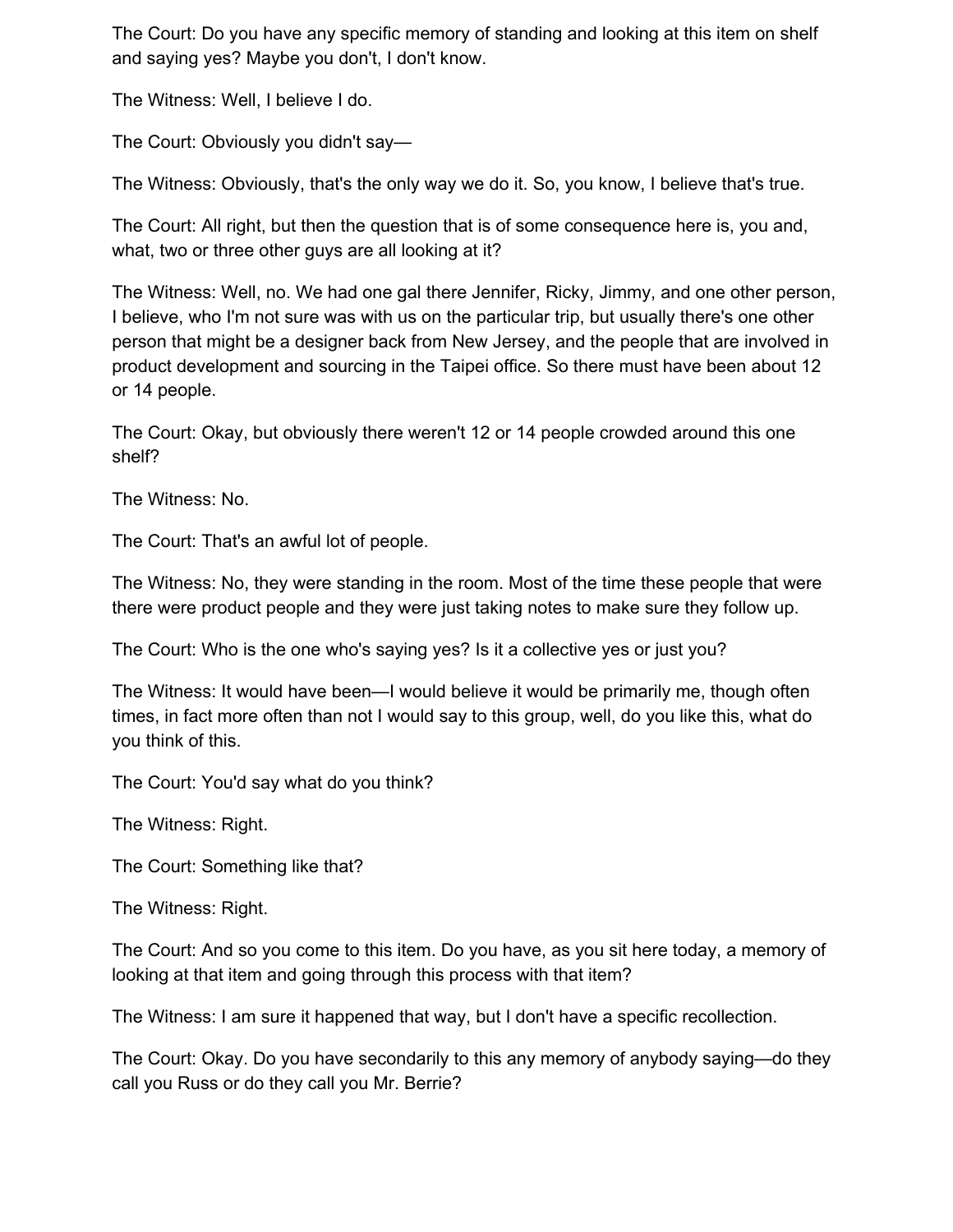The Witness: Russ—well, some call me Mr. Berrie. I prefer Russ.

The Court: Do you ever recollect anybody saying, hey Russ, or hey Mr. Berrie, there is an item from that Elm Street thing?

The Witness: Absolutely not.

The Court: Do you have any memory of that at all?

The Witness: No. In fact, you know, there are times that might happen. As an example, we had a ball presented to us once that people were familiar with that was in the market in the U.S. It was a ball with like a face on it, sort of squishy, and we had the factory and they said they created this design, these products, and we said but we believe that there is a competitive product out in the market that looks very very similar to this, or the same idea. We were, you know, obviously, we're careful as far as our infringement is concerned. But they insisted that they design the product, and I had them sign a letter that would indemnify us on this particular product because someone had mentioned to me that they had seen the product.

The Court: So you have no recollection of anybody saying to you, Hey Russ, we've seen this?

The Witness: No. On Ghostly Gasher, no.

(Tr., dated April 24, 2001, at 59-66.) I probed one last issue with Mr. Berrie. Curious as to whether it was possible that one of his colleagues knew about the Freddy Glove and "Nightmare" motion pictures, I asked him the following question:

The Court: Let me ask one follow-up question. I suppose I shouldn't ask you this question, but are you the kind of a boss where the staff has any hesitancy about saying, hey, you're wrong?

The Witness: I don't know whether you've read the message boards on Yahoo where the people, you know, it's like a chat room. I'm a devil.

The Court: You're a devil?

The Witness: Right.

The Court: That means they don't have any hesitation saying, hey Russ, you're making or we're making a mistake with this?

The Witness: The answer to this is, one of the things through the years that I have pleaded with people, you know, is why don't you tell me, why don't you say something, not necessarily about what is supposedly a knock off, but if a product is not selling well off the counter, the quicker I know about it, the faster I could do something about it. On the other hand, if a product is hot, sometimes I don't find out about it until a month later and therefore that's a month longer that we'll be without the product. So I plead with whether it be my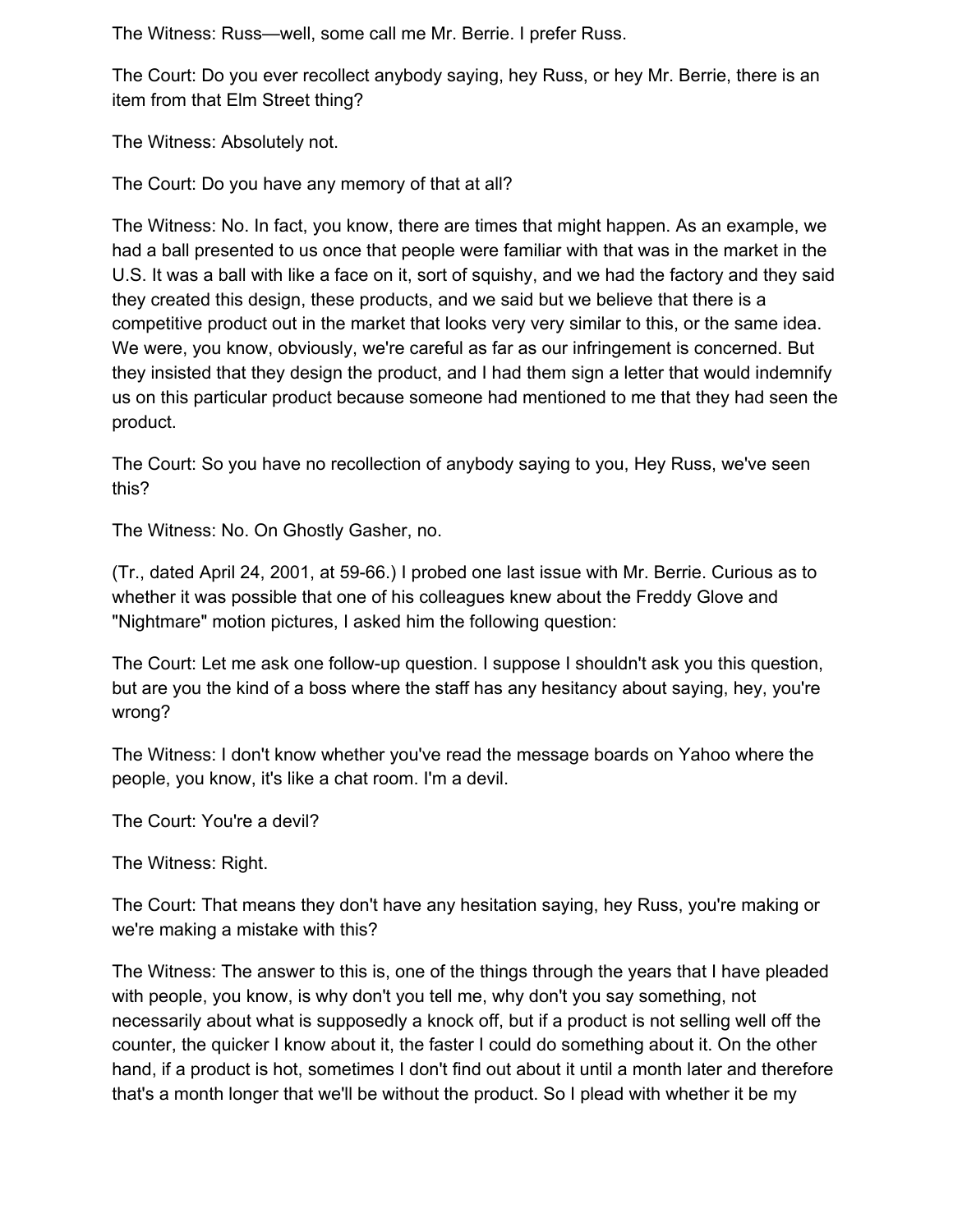salespeople or my product people or other people to keep me in the loop. It doesn't always work.

(*Id.* at 66-67.) The remainder of Mr. Berrie's testimony was exactly the same. He did not know about Freddy Kreuger or "Nightmare on Elm Street." Here, damages revolve around whether or not I credit his testimony. Essentially, should I determine that the infringement was "willful" —meaning Berrie knew about "Nightmare on Elm Street" and the Freddy Glove and nevertheless continued selling and marketing the infringing Ghostly Gasher—the damages will be considerably different than those resulting from "innocent" infringement.

Although Berrie was not the strongest on all details, I found his testimony credible based on my observation of his demeanor, the substance of his testimony and its relationship to basic principles of common sense. Specifically, I do not believe he had any personal knowledge about the Freddy Glove, the "Nightmare" motion pictures or the intellectual property rights flowing therefrom. I do observe, however, that given the testimony from Bertolino, Cohen and Imhoff (not to mention the thick stack of press from widely-disseminated newspapers), that while possibly someone at RUSS had knowledge and/or awareness of Freddy Krueger and the "Nightmare" films, query whether such knowledge extended to (1) the copyrightable details of the Freddy Glove and/or (2) that it was infringingly duplicated by an unsuccessful short-term item of the thousands that RUSS marketed. Thomas Sancetta, a RUSS employee since 1987, did testify at his deposition that he was aware of the Freddy Krueger character and the "Nightmare" motion pictures, but he was not asked (1) if he had the copyright background to know what constitutes an infringement, or (2) if it occurred to him to question whether the Ghostly Gasher might be an infringement. In any event, this was not explored on his deposition, which reads:

Q. By the way, did you ever see a Nightmare on Elm Street movie?

A. Yes.

Q. When was the first time you saw one?

A. The first time it was on cable, probably 15 years ago, whenever the first one was out.

Q. And were you aware from watching that movie or otherwise of the look of the character Freddy Krueger in that film?

A. Yes.

Q. You were aware he wore a glove similar to the Ghostly Gasher?

A. Yes.

(Sancetta Dep., dated September 1, 1999, at 24-25.)

New Line asks this Court to make a finding of willfulness with regard to infringement, but such a finding is particularly inappropriate in the context of this case. There is no question that New Line sent RUSS a somewhat fenced cease and desist letter. But, that is all they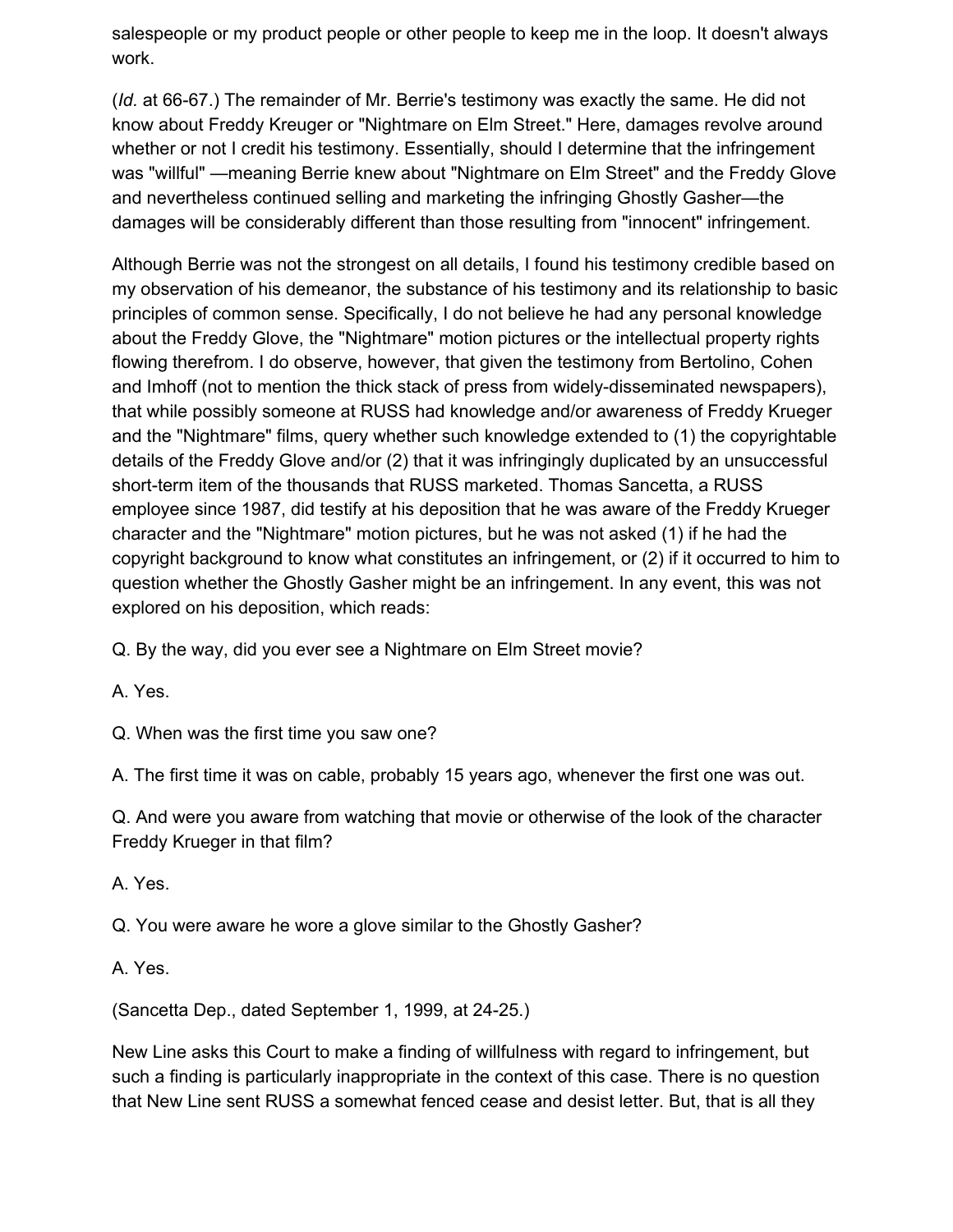did. RUSS promptly responded by requesting more details, specifically, asking New Line to send a sample of the Freddy Glove. New Line never did so. It is a stretch to label defendant's infringement willful where the plaintiff was asked to provide concrete support for its claim of infringement and RUSS was to its knowledge doing no more than simply trying to ascertain whether infringement was an issue. This is not just conjecture. The record and arguments of counsel support such a common sense conclusion, especially as it pertains to industry practice. For example, Berrie testified that he never actually saw the Freddy Glove until it was presented to him during discovery by his lawyers. Further, Berrie testified that RUSS (and others) typically responded to cease and desist letters by investigating:

Q. [Mr. Huff] What was done as a regular rule when a letter came in like the June 30, 1993 [cease and desist] letter from the attorneys for New Line?

A. [Mr. Berrie] As I explained this morning, I gave you an example of a product we have called Fluttering Friends, where we ask for samples. In this case we got a catalog and it was totally different. But we generally will ask to see a sample of what they are claiming that we are infringing.

Q. And you read the letter and you had no idea what they were claiming about; correct?

A. That's correct.

(Tr. at 108.)

\* \* \* \* \* \*

Q. I'm not going to read the whole letter to you, sir, but it states in its first paragraph, we have been informed by your client that you're distributing the above-referenced item 1497. Up at the top of the letter it says, Re: Ghostly Gasher glove, item number 1497. Down here it refers to it as the infringing gloves without proper license or authority, which exploitation infringes upon New Line's rights, including, but not limited to, its copyright. Then it goes on with the demand. Do you recall looking at your catalog to see if this was the item that was, if it contained the item referred to?

A. I would imagine I probably did.

Q. Did you instruct anybody to do any further inquiry about the pedigree of that particular item?

A. Well, as mentioned, I asked [Curtis] Cooke to send a letter to get a sample so we could compare the two.

(Tr. at 113.)

\* \* \* \* \* \*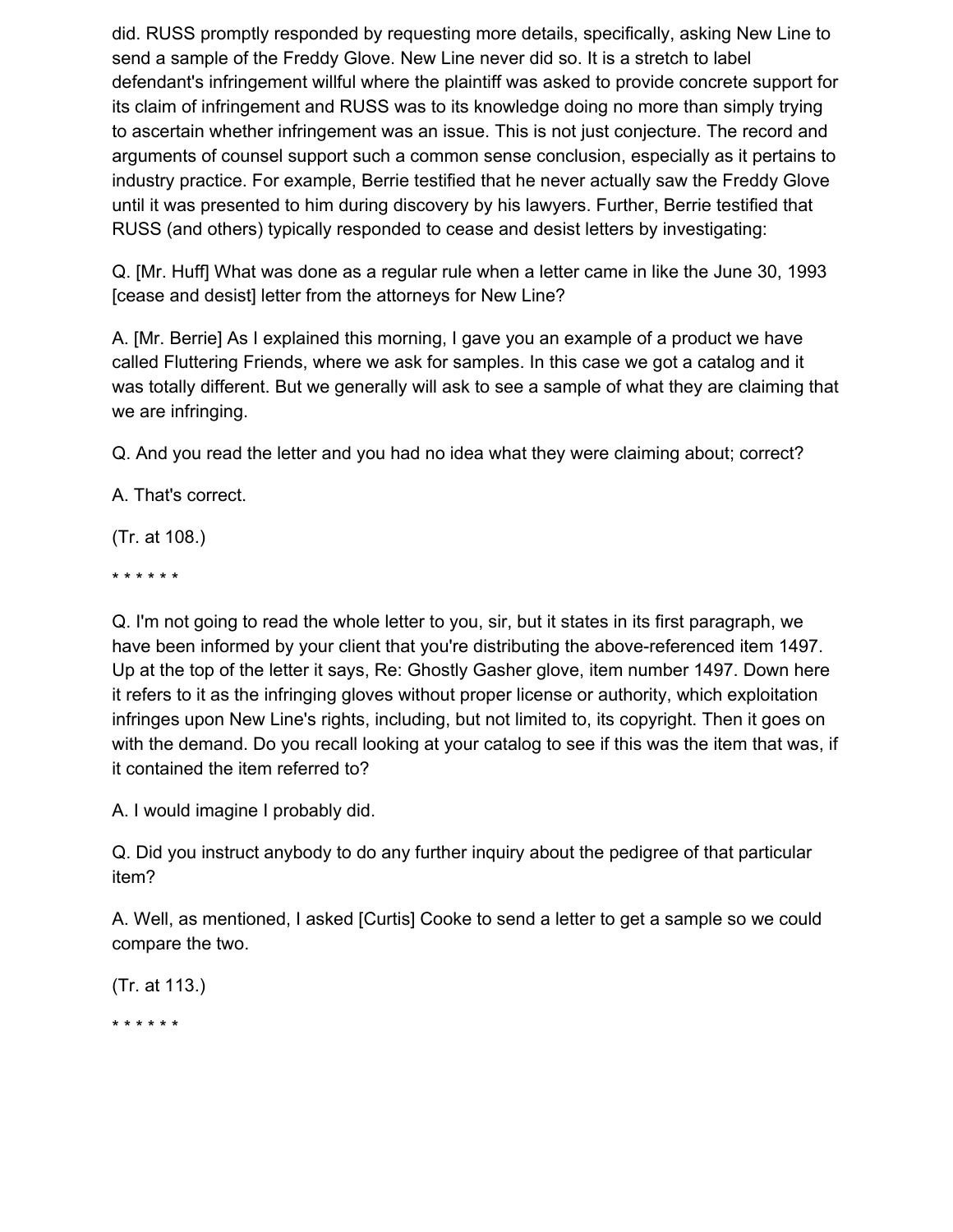Q. [D]on't you have a practice of advising your manufacturers that they have to avoid infringing the rights of others?

A. Yes.

(Tr. at 114.)

\* \* \* \* \* \*

Q. [S]o I mean, bringing that particular state of mind to the receipt of this letter, wasn't there anything else you wanted to do? Is there any salesperson you wanted to ask about does New Line have a glove like this?

A. Normally when a company claims infringement and you say to them send me a sample so we could compare, you get it back within a few days. I know that happens when we are sending a cease and desist letter, a company will say, well, send me the sample. We send them the sample. It's a normal thing that's done in the industry.

(Tr. at 116.) When I took up the point with New Line's counsel, he conceded that "plenty" of cease and desist letters are without legal merit:

The Court: [H]ow many people send cease and desist letters that have no basis for it at all except to try to scare somebody?

Mr. Huff: Plenty.

(Tr. at 125.)

Given the foregoing, I turn to the legal issues before me: first, liability and damages on plaintiffs' copyright claims, and, second, damages for defendant's admitted trademark infringement.

To establish copyright infringement, New Line must prove (1) ownership of a valid copyright and (2) unauthorized copying by RUSS of the protected and original elements of plaintiffs' copyrighted materials. *See Fonar Corp. v. Domenick,* 105 F.3d 99, 103 (2d Cir.1997); *Queenie v. Hot Stuff, Inc.,* 102 F.Supp.2d 512, 513 (S.D.N.Y.2000); *Russ Berrie & Co., Inc. v. Jerry Elsner Co., Inc.,* 482 F.Supp. 980, 984 (S.D.N.Y.1980). RUSS, as observed, has stipulated that New Line owns a valid copyright and that the Ghostly Gasher is substantially similar to the Freddy Glove, but disputes whether copyright protection in the "Freddy Krueger" character and the "Nightmare on Elm Street" motion pictures extends to Freddy's glove. I am persuaded, as other courts have been, that the Freddy Glove is entitled to copyright protection because "[c]opyright protection is extended to the component part of the character which significantly aids in identifying the character." *New Line Cinema Corp. v. Easter Unlimited, Inc.,* 17 U.S.P.Q.2d 1631, 1633 (E.D.N.Y.1989) (citing *Dallas Cowboys Cheerleaders, Inc. v. Pussycat Cinema, Ltd.,* 604 F.2d 200, 204 (2d Cir.1979)).

I conclude that even though RUSS' actions were innocent and devoid of willfulness, the defendant nevertheless engaged in unauthorized copying of the Freddy Glove based on the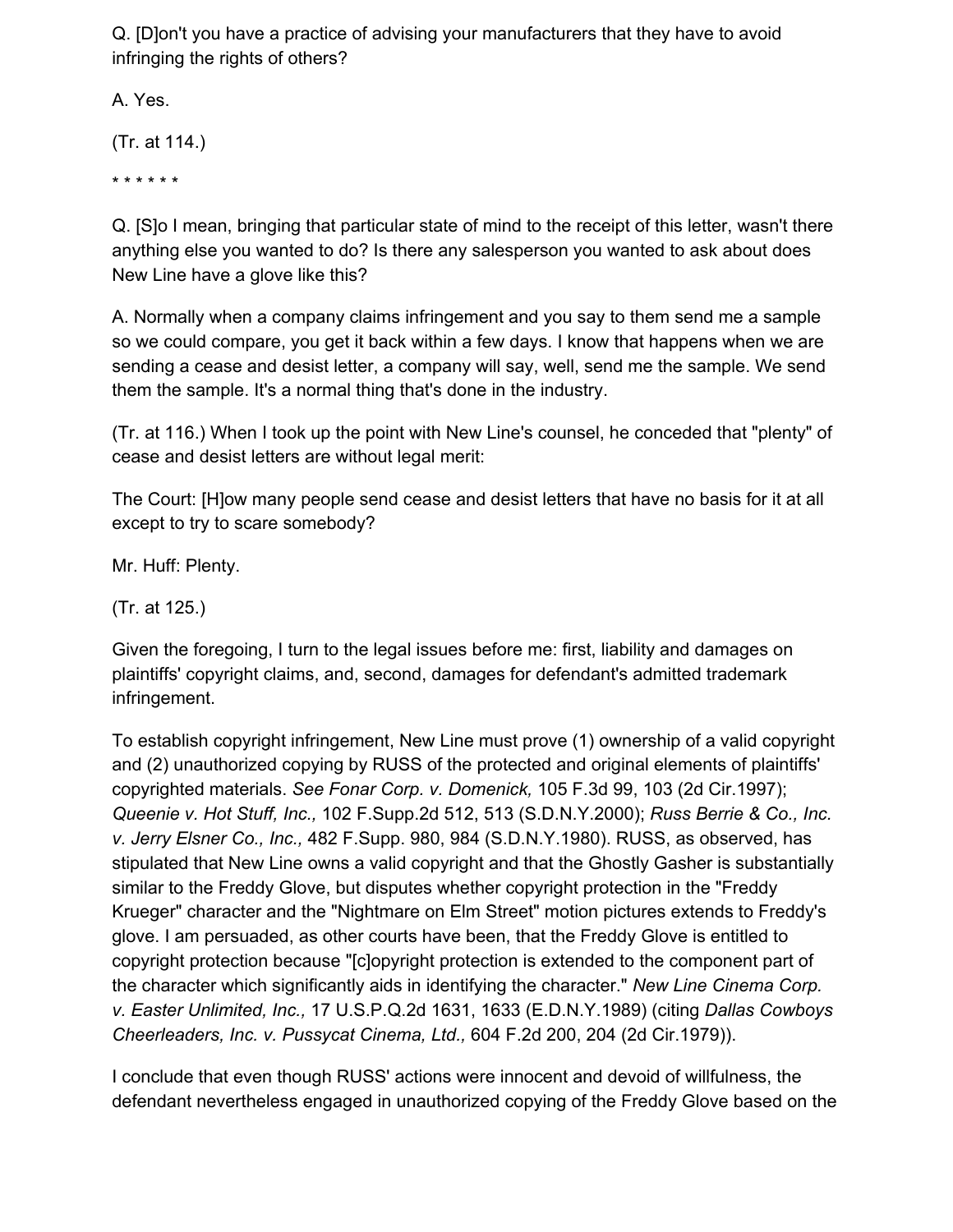stipulation that the Ghostly Gasher is "substantially similar" to the Freddy Glove and also on my finding based on the evidence that RUSS had "access" to New Line's copyrighted material. "Access" is defined as seeing, or having a "reasonable opportunity" to see, the copyrighted work, "[i]n other words having the opportunity, to copy ." *Intersong-USA v. CBS, Inc.,* 757 F.Supp. 274, 281 (S.D.N.Y.1991) (collecting cases); *Kamar Int'l v. Russ Berrie and Co.,* 657 F.2d 1059, 1062 (9th Cir.1981) ("Proof of access requires only an opportunity to view or copy plaintiff's work.") (citing 3 *Nimmer on Copyright,* § 13.02[A] at 13-11 (1981)); *accord Kerr v. New Yorker Magazine,* 63 F.Supp.2d 320, 324 (S.D.N.Y.1999); *Paramount Pictures Corp. v. Carol Publ'g Group,* 11 F.Supp.2d 329, 332 (S.D.N.Y.), *aff'd,* 181 F.3d 83 (2d Cir.1999). Here, even though I conclude that RUSS had "access" as defined, I have no satisfactory proof before me that anyone at RUSS had any awareness, belief or intention to infringe the New Line rights flowing from Freddy Krueger or the Nightmare motion pictures. Although innocent infringement does not constitute a defense to liability, it bears directly, as observed hereafter, on the issue of damages. *See* 4 *Nimmer on Copyright,* § 13.08, 13-279 ("In actions for statutory copyright infringement, the innocent intent of the defendant will not constitute a defense to a finding of liability. It may, however, bear upon the remedies available against such a defendant.").

Pursuant to 15 U.S.C. § 504(b), New Line is generally entitled to recover its actual damages (if any), as well as the profits made by RUSS resulting from the copyright infringement. However, under § 504(c)(1), New Line has opted to recover statutory damages.<sup>[2]</sup> "In the ordinary case of statutory damages, the Copyright Act sets the limits of possible recovery at not less than \$500 and not more than \$20,000." *N.A.S. Import, Corp. v. Chenson Enterprises, Inc.,* 968 F.2d 250, 252 (2d Cir. 1992). While New Line argues that because RUSS' infringement was "willful," and I should use the discretion conferred on me by § 504(c)(1) to increase any award up to \$100,000, as observed earlier, however, I do not so find and decline to award such damages.

New Line's statutory damages should be commensurate with the actual damages incurred and, thus, the proper departure point is the RUSS' stipulated gross revenue of \$49,669. *See, e.g., Fitzgerald Publ'g Co., Inc. v. Baylor Publ'g Co.,* 670 F.Supp. 1133, 1140 (E.D.N.Y.1987) (holding statutory damages should bear relation to actual damages suffered), *aff'd,* 862 F.2d 304 (2d Cir.1988). In calculating a damage award, "[T]he infringer's profits are calculated as the gross sales of infringing goods minus the costs that the infringer proves are attributable to the production and sale of those goods." *Hamil America, Inc. v. GFI,* 193 F.3d 92, 104 (2d Cir.1999), *cert. denied,* 528 U.S. 1160, 120 S.Ct. 1171, 145 L.Ed.2d 1080 (2000). "Every infringer shoulders the burden of demonstrating a sufficient nexus between each expense claimed and the sales of the unlawful goods." *Id.* at 107 (internal citations and marks omitted).

Thomas Sancetta, Director of Sales Support at RUSS, whose testimony I credit, testified regarding RUSS' profit and loss ("P & L") statement<sup>[3]</sup> pertaining to sales of the Ghostly Gasher and that he prepared it using the "full absorption" method, which permits the defendant to deduct all overhead expenses in the same percentage as the sales of the infringing goods bears to its total sales.[4] *See, e.g., Sheldon v. Metro-Goldwyn Pictures*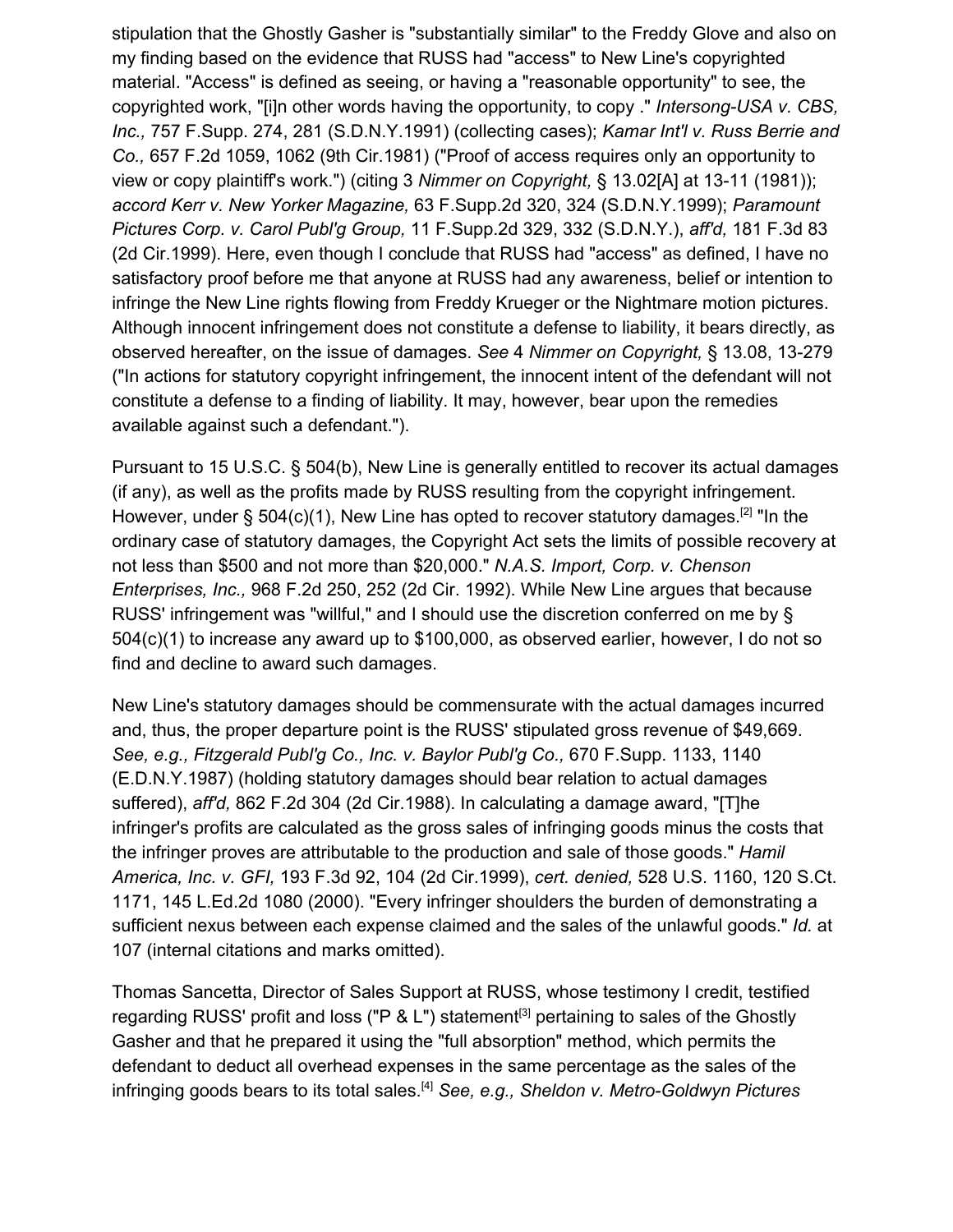*Corp.,* 106 F.2d 45, 54 (2d Cir.1939) (Hand, J.); *Warner Bros., Inc. v. Gay Toys, Inc.,* 598 F.Supp. 424, 428-29 (S.D.N.Y.1984); *Stevens Linen Assocs., Inc. v. Mastercraft Corp.,* 79 Civ.2016 (CBM), 1980 WL 1174, at \*4-5 (S.D.N.Y. Dec. 17, 1980), *modified on other grounds,* 656 F.2d 11 (2d Cir. 1981).

I find that RUSS, having established a sufficient nexus between the expenses claimed and the sale of the Ghostly Gasher, may appropriately deduct said expenses reflected on the P & L statement, including direct selling, sales support, shipping, administrative (which Sancetta testified includes customer service, computer operations, invoicing), design and product development, advertising, taxes<sup>[5]</sup> and other general expenses, including "bad debt." *Cf. Kamar Int'l, Inc. v. Russ Berrie and Co., Inc.,* 752 F.2d 1326, 1332 (9th Cir. 1984).

I observe that New Line did not dispute Sancetta's methodology, calculations or conclusion that the net profits after RUSS' deductions on the Ghostly Gasher totaled \$3,485. However, one item on the P & L, legal expenses in the amount of \$623, may not be deducted, *see, e.g., John B. Stetson Co. v. Stephen L. Stetson Co.,* 58 F.Supp. 586, 592 (S.D.N.Y.1944), and thus the net profit is \$4,108. Accordingly, I award New Line \$4,108.

New Line also seeks damages pursuant to 15 U.S.C. § 1114 predicated upon defendant's admitted trademark infringement.<sup>[6]</sup> Recovery of damages under the Lanham Act requires evidence of actual confusion or, in the alternative, "willful deception" or bad faith on the part of RUSS. *See George Basch Co., Inc. v. Blue Coral, Inc.* ., 968 F.2d 1532, 1537 (2d Cir. 1992). Given my conclusion that RUSS did not have actual knowledge of the Freddy Glove or of the "Nightmare" motion pictures, and, further, the total absence of any evidence regarding actual consumer confusion or bad faith, New Line is not entitled to trademark damages.[7] For the same reasons, New Line's claim of common law unfair competition, based on the same conduct and consisting of what (even plaintiff recognizes) are essentially the same legal elements,<sup>[8]</sup> also fails. See W.W.W. Pharmaceutical Co., Inc. v. *Gillette Co.,* 984 F.2d 567, 576-577 (2d Cir. 1993) ("[S]tate law cause of action for unfair competition shares many common elements with the Lanham Act ... and trademark infringement ... including proof of actual confusion to recover damages...."); *Forschner Group, Inc. v. Arrow Trading Co., Inc.,* 124 F.3d 402, 408 (2d Cir.1997).

Finally, an award of attorney's fees, costs and expenses on both the copyright and trademark claims is within the Court's discretion. *See* 17 U.S.C. § 505 (copyright); *Fogerty v. Fantasy, Inc.,* 510 U.S. 517, 523-524, 114 S.Ct. 1023, 127 L.Ed.2d 455 (1994) (copyright); 15 U.S.C. § 1117 (trademark); *Quaker State Oil Ref. Corp. v. Kooltone, Inc.,* 649 F.2d 94, 95 (2d Cir.1981) (per curiam) (trademark); *see also Springs Mills, Inc. v. Ultracashmere House Ltd.,* 724 F.2d 352, 357 (2d Cir. 1983) (trademark). On this record of innocent infringement, good faith litigation and RUSS' ignored request for a sample of the Freddy Glove to evaluate possible infringement, I decline to award fees, costs or expenses. *See, e.g., Hair Assocs., Inc. v. National Hair Replacement Servs., Inc.,* 987 F.Supp. 569, 596-597 (W.D.Mich.1997) (holding fee award inappropriate where defendants attempted to avoid infringement).